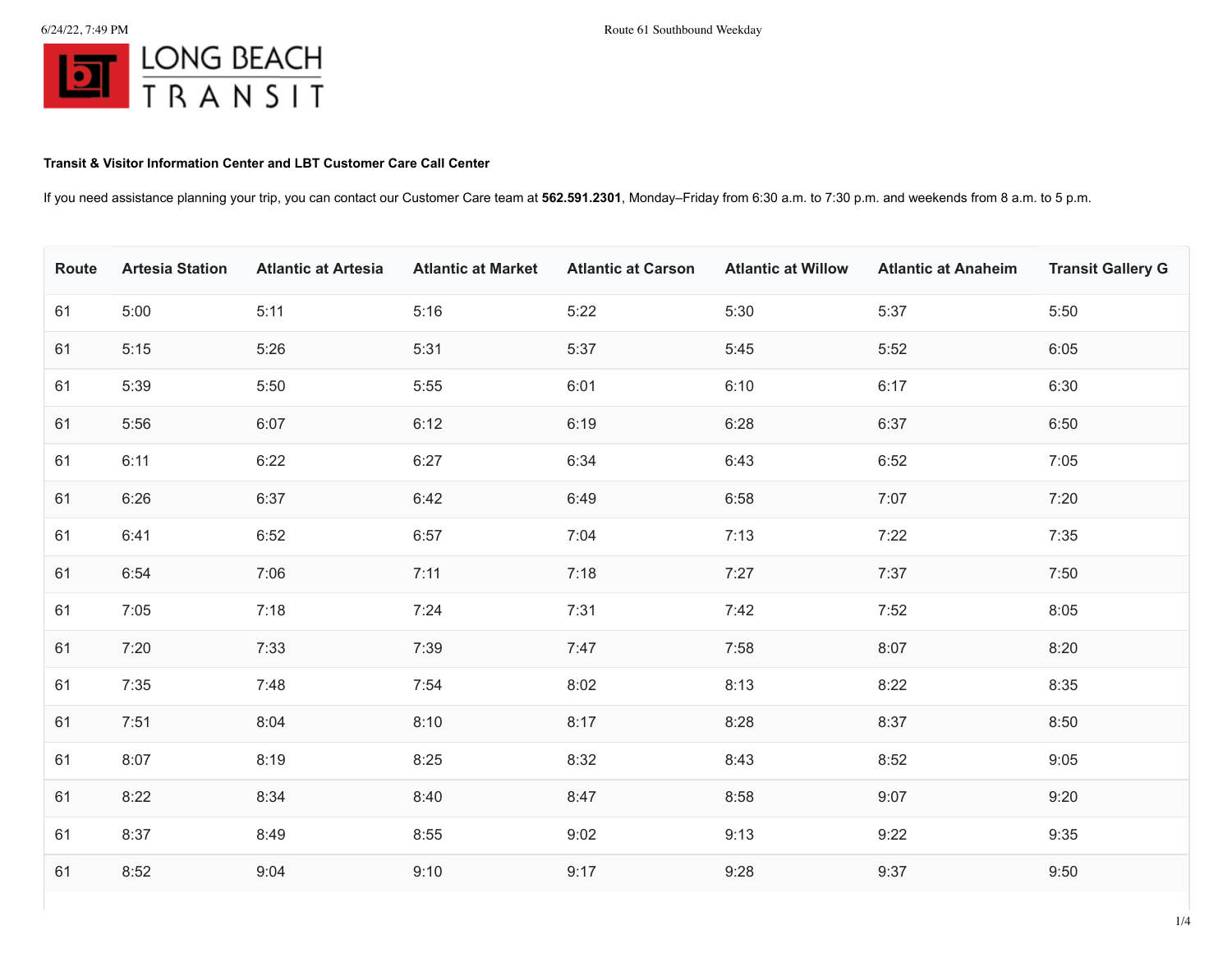## 6/24/22, 7:49 PM Route 61 Southbound Weekday

| Route | <b>Artesia Station</b> | <b>Atlantic at Artesia</b> | <b>Atlantic at Market</b> | <b>Atlantic at Carson</b> | <b>Atlantic at Willow</b> | <b>Atlantic at Anaheim</b> | <b>Transit Gallery G</b> |
|-------|------------------------|----------------------------|---------------------------|---------------------------|---------------------------|----------------------------|--------------------------|
| 61    | 9:07                   | 9:19                       | 9:25                      | 9:32                      | 9:43                      | 9:52                       | 10:05                    |
| 61    | 9:22                   | 9:34                       | 9:40                      | 9:47                      | 9:58                      | 10:07                      | 10:20                    |
| 61    | 9:36                   | 9:48                       | 9:54                      | 10:01                     | 10:13                     | 10:22                      | 10:35                    |
| 61    | 9:50                   | 10:02                      | 10:08                     | 10:16                     | 10:28                     | 10:37                      | 10:50                    |
| 61    | 10:05                  | 10:17                      | 10:23                     | 10:31                     | 10:43                     | 10:52                      | 11:05                    |
| 61    | 10:19                  | 10:31                      | 10:37                     | 10:45                     | 10:57                     | 11:06                      | 11:20                    |
| 61    | 10:34                  | 10:46                      | 10:52                     | 11:00                     | 11:12                     | 11:21                      | 11:35                    |
| 61    | 10:49                  | 11:01                      | 11:07                     | 11:15                     | 11:27                     | 11:36                      | 11:50                    |
| 61    | 11:04                  | 11:16                      | 11:22                     | 11:30                     | 11:42                     | 11:51                      | 12:05                    |
| 61    | 11:19                  | 11:31                      | 11:37                     | 11:45                     | 11:57                     | 12:06                      | 12:20                    |
| 61    | 11:34                  | 11:46                      | 11:52                     | 12:00                     | 12:12                     | 12:21                      | 12:35                    |
| 61    | 11:48                  | 12:00                      | 12:06                     | 12:14                     | 12:26                     | 12:36                      | 12:50                    |
| 61    | 12:03                  | 12:15                      | 12:21                     | 12:29                     | 12:41                     | 12:51                      | 1:05                     |
| 61    | 12:18                  | 12:30                      | 12:36                     | 12:44                     | 12:56                     | 1:06                       | 1:20                     |
| 61    | 12:32                  | 12:45                      | 12:51                     | 12:59                     | 1:11                      | 1:21                       | 1:35                     |
| 61    | 12:46                  | 12:59                      | 1:05                      | 1:13                      | 1:25                      | 1:36                       | 1:50                     |
| 61    | 1:01                   | 1:14                       | 1:20                      | 1:28                      | 1:40                      | 1:51                       | 2:05                     |
| 61    | 1:16                   | 1:29                       | 1:35                      | 1:43                      | 1:55                      | 2:06                       | 2:20                     |
| 61    | 1:31                   | 1:44                       | 1:50                      | 1:58                      | 2:10                      | 2:21                       | 2:35                     |
| 61    | 1:46                   | 1:59                       | 2:05                      | 2:13                      | 2:25                      | 2:36                       | 2:50                     |
| 61    | 2:00                   | 2:13                       | 2:19                      | 2:27                      | 2:40                      | 2:51                       | 3:05                     |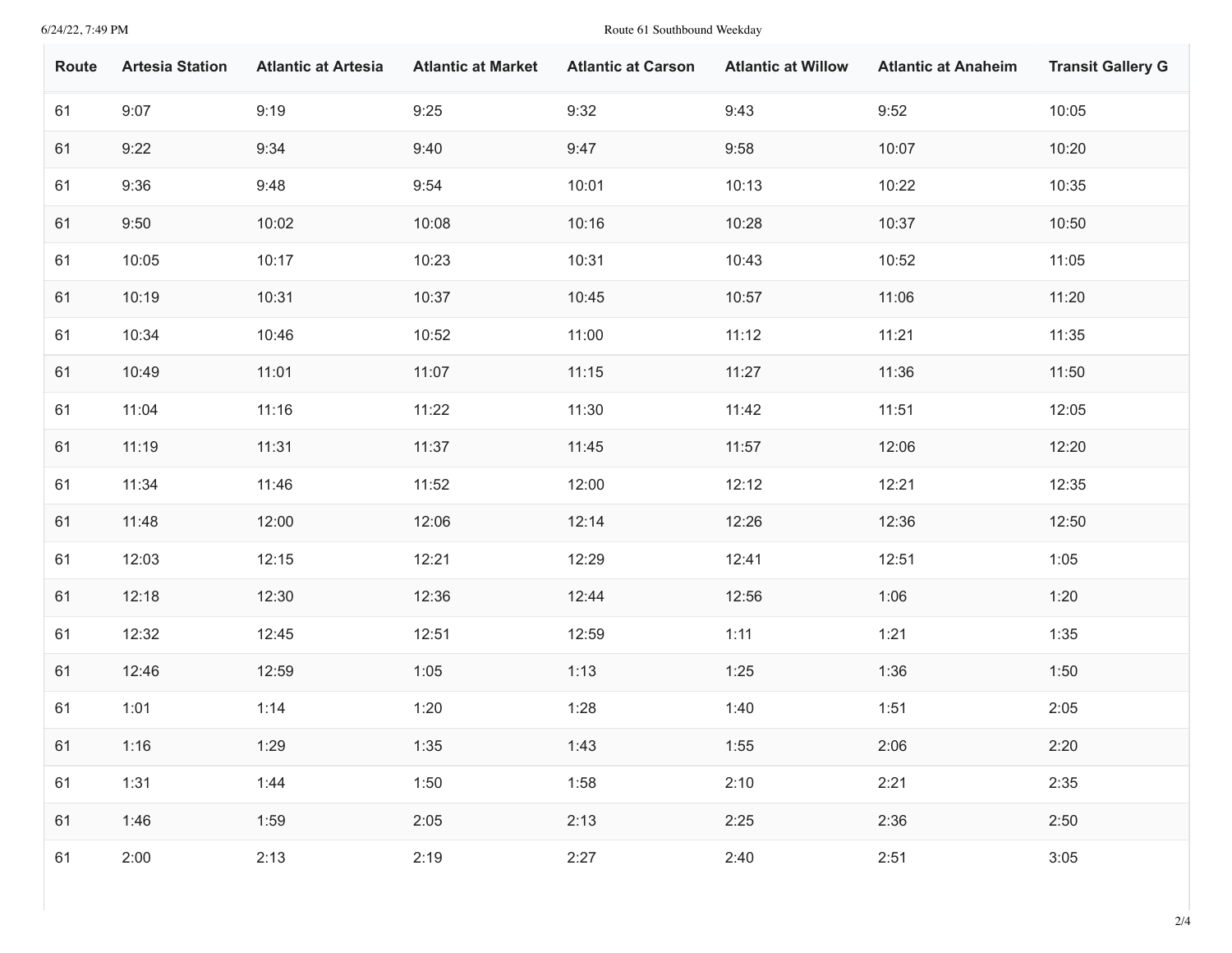## 6/24/22, 7:49 PM Route 61 Southbound Weekday

| Route | <b>Artesia Station</b> | <b>Atlantic at Artesia</b> | <b>Atlantic at Market</b> | <b>Atlantic at Carson</b> | <b>Atlantic at Willow</b> | <b>Atlantic at Anaheim</b> | <b>Transit Gallery G</b> |
|-------|------------------------|----------------------------|---------------------------|---------------------------|---------------------------|----------------------------|--------------------------|
| 61    | 2:14                   | 2:27                       | 2:34                      | 2:42                      | 2:55                      | 3:06                       | 3:20                     |
| 61    | 2:26                   | 2:42                       | 2:49                      | 2:57                      | 3:10                      | 3:21                       | 3:35                     |
| 61    | 2:41                   | 2:57                       | 3:04                      | 3:12                      | 3:25                      | 3:36                       | 3:50                     |
| 61    | 2:56                   | 3:12                       | 3:19                      | 3:27                      | 3:40                      | 3:51                       | 4:05                     |
| 61    | 3:12                   | 3:28                       | 3:35                      | 3:43                      | 3:56                      | 4:06                       | 4:20                     |
| 61    | 3:26                   | 3:43                       | 3:50                      | 3:58                      | 4:11                      | 4:21                       | 4:35                     |
| 61    | 3:43                   | 4:00                       | 4:06                      | 4:14                      | 4:27                      | 4:36                       | 4:50                     |
| 61    | 3:58                   | 4:16                       | 4:22                      | 4:30                      | 4:42                      | 4:51                       | 5:05                     |
| 61    | 4:13                   | 4:31                       | 4:37                      | 4:45                      | 4:57                      | 5:06                       | 5:20                     |
| 61    | 4:28                   | 4:46                       | 4:52                      | 5:00                      | 5:12                      | 5:21                       | 5:35                     |
| 61    | 4:43                   | 5:01                       | 5:07                      | 5:15                      | 5:27                      | 5:36                       | 5:50                     |
| 61    | 4:59                   | 5:17                       | 5:23                      | 5:31                      | 5:42                      | 5:51                       | 6:05                     |
| 61    | 5:15                   | 5:33                       | 5:39                      | 5:47                      | 5:58                      | 6:07                       | 6:20                     |
| 61    | 5:31                   | 5:48                       | 5:54                      | 6:02                      | 6:13                      | 6:22                       | 6:35                     |
| 61    | 5:47                   | 6:04                       | 6:10                      | 6:18                      | 6:29                      | 6:37                       | 6:50                     |
| 61    | 6:04                   | 6:19                       | 6:25                      | 6:33                      | 6:44                      | 6:52                       | 7:05                     |
| 61    | 6:27                   | 6:42                       | 6:48                      | 6:55                      | 7:05                      | 7:13                       | 7:25                     |
| 61    | 6:43                   | 6:57                       | 7:03                      | 7:10                      | 7:20                      | 7:28                       | 7:40                     |
| 61    | 7:00                   | 7:12                       | 7:18                      | 7:25                      | 7:35                      | 7:43                       | 7:55                     |
| 61    | 7:32                   | 7:44                       | 7:50                      | 7:57                      | 8:06                      | 8:13                       | 8:25                     |
| 61    | 8:03                   | 8:15                       | 8:20                      | 8:27                      | 8:36                      | 8:43                       | 8:55                     |